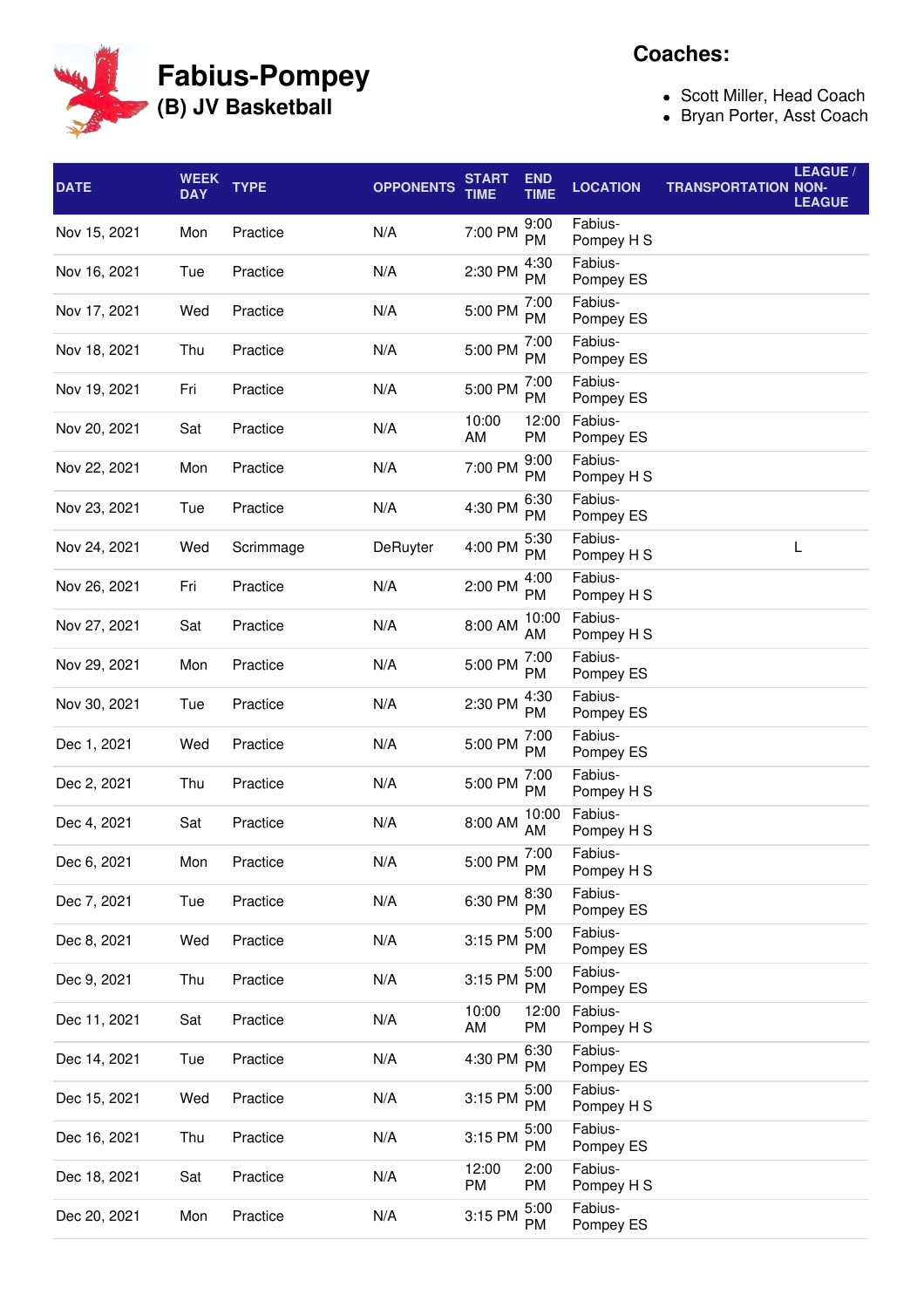| <b>DATE</b>  | <b>WEEK</b><br><b>DAY</b> | <b>TYPE</b>                    | <b>OPPONENTS</b>       | <b>START</b><br><b>TIME</b> | <b>END</b><br><b>TIME</b> | <b>LOCATION</b>       | <b>TRANSPORTATION NON-</b> | LEAGUE /<br><b>LEAGUE</b> |
|--------------|---------------------------|--------------------------------|------------------------|-----------------------------|---------------------------|-----------------------|----------------------------|---------------------------|
| Dec 22, 2021 | Wed                       | Practice                       | N/A                    | 3:15 PM                     | 5:00<br><b>PM</b>         | Fabius-<br>Pompey ES  |                            |                           |
| Dec 23, 2021 | Thu                       | Practice                       | N/A                    | 2:30 PM                     | 4:30<br>PM                | Fabius-<br>Pompey H S |                            |                           |
| Dec 27, 2021 | Mon                       | Practice                       | N/A                    | 8:00 AM                     | 10:00<br>AM               | Fabius-<br>Pompey H S |                            |                           |
| Dec 28, 2021 | Tue                       | Regular Season                 | Otselic Valley 7:00 PM |                             | 9:00<br>PM                | Fabius-<br>Pompey ES  |                            | <b>NL</b>                 |
| Dec 29, 2021 | Wed                       | Regular Season<br>(Tournament) | Poland                 | 7:00 PM                     | 8:30<br>PM                | Fabius-<br>Pompey ES  |                            | <b>NL</b>                 |
| Dec 31, 2021 | Fri                       | Practice                       | N/A                    | 10:00<br>AM                 | 12:00<br>PM               | Fabius-<br>Pompey H S |                            |                           |
| Jan 3, 2022  | Mon                       | Practice                       | N/A                    | 5:00 PM                     | 7:00<br>PM                | Fabius-<br>Pompey ES  |                            |                           |
| Jan 4, 2022  | Tue                       | Practice                       | N/A                    | 2:30 PM                     | 4:30<br>PM                | Fabius-<br>Pompey H S |                            |                           |
| Jan 5, 2022  | Wed                       | Regular Season                 | Port Byron             | 5:30 PM                     |                           | Fabius-<br>Pompey H S |                            | L                         |
| Jan 6, 2022  | Thu                       | Practice                       | N/A                    | 5:00 PM                     | 7:00<br>PM                | Fabius-<br>Pompey ES  |                            |                           |
| Jan 8, 2022  | Sat                       | Practice                       | N/A                    | 10:00<br>AM                 | 12:00<br>PM               | Fabius-<br>Pompey H S |                            |                           |
| Jan 10, 2022 | Mon                       | Practice                       | N/A                    | 3:15 PM                     | 5:00<br>PM                | Fabius-<br>Pompey H S |                            |                           |
| Jan 11, 2022 | Tue                       | Regular Season                 | Mater Dei<br>Academy   | 5:30 PM                     | 7:00<br>PM                | Fabius-<br>Pompey H S |                            | L                         |
| Jan 12, 2022 | Wed                       | Practice                       | N/A                    | 5:00 PM                     | 7:00<br>PM                | Fabius-<br>Pompey ES  |                            |                           |
| Jan 13, 2022 | Thu                       | Practice                       | N/A                    | 5:00 PM                     | 7:00<br>PM                | Fabius-<br>Pompey ES  |                            |                           |
| Jan 18, 2022 | Tue                       | Practice                       | N/A                    | 2:30 PM                     | 4:30<br>PM                | Fabius-<br>Pompey ES  |                            |                           |
| Jan 20, 2022 | Thu                       | Practice                       | N/A                    | 3:15 PM                     | 5:00<br><b>PM</b>         | Fabius-<br>Pompey H S |                            |                           |
| Jan 24, 2022 | Mon                       | Practice                       | N/A                    | 5:00 PM                     | 7:00<br>PM                | Fabius-<br>Pompey ES  |                            |                           |
| Jan 25, 2022 | Tue                       | Practice                       | N/A                    | 2:30 PM                     | 4:30<br>PM                | Fabius-<br>Pompey H S |                            |                           |
| Jan 26, 2022 | Wed                       | Regular Season                 | Onondaga<br>Central    | 5:30 PM                     | 7:00<br>PM                | Fabius-<br>Pompey H S |                            | L                         |
| Jan 28, 2022 | Fri                       | Regular Season                 | LaFayette              | 5:30 PM                     | 6:30<br>PM                | Fabius-<br>Pompey H S |                            | L                         |
| Jan 31, 2022 | Mon                       | Practice                       | N/A                    | 5:00 PM                     | 7:00<br>PM                | Fabius-<br>Pompey ES  |                            |                           |
| Feb 2, 2022  | Wed                       | Practice                       | N/A                    | 3:15 PM                     | 5:00<br>PM                | Fabius-<br>Pompey H S |                            |                           |
| Feb 3, 2022  | Thu                       | Practice                       | N/A                    | 3:15 PM                     | 5:00<br>PM                | Fabius-<br>Pompey ES  |                            |                           |
| Feb 5, 2022  | Sat                       | Practice                       | N/A                    | 8:00 AM                     | 10:00<br>AM               | Fabius-<br>Pompey H S |                            |                           |
| Feb 7, 2022  | Mon                       | Practice                       | N/A                    | 3:15 PM                     | 5:00<br>PM                | Fabius-<br>Pompey ES  |                            |                           |
| Feb 8, 2022  | Tue                       | Practice                       | N/A                    | 4:30 PM                     | 6:30<br>PM                | Fabius-<br>Pompey ES  |                            |                           |
| Feb 9, 2022  | Wed                       | Regular Season                 | Tully                  | 5:30 PM                     |                           | Fabius-<br>Pompey H S |                            | L                         |
| Feb 10, 2022 | Thu                       | Practice                       | N/A                    | 3:15 PM                     | 5:00<br>PM                | Fabius-<br>Pompey ES  |                            |                           |